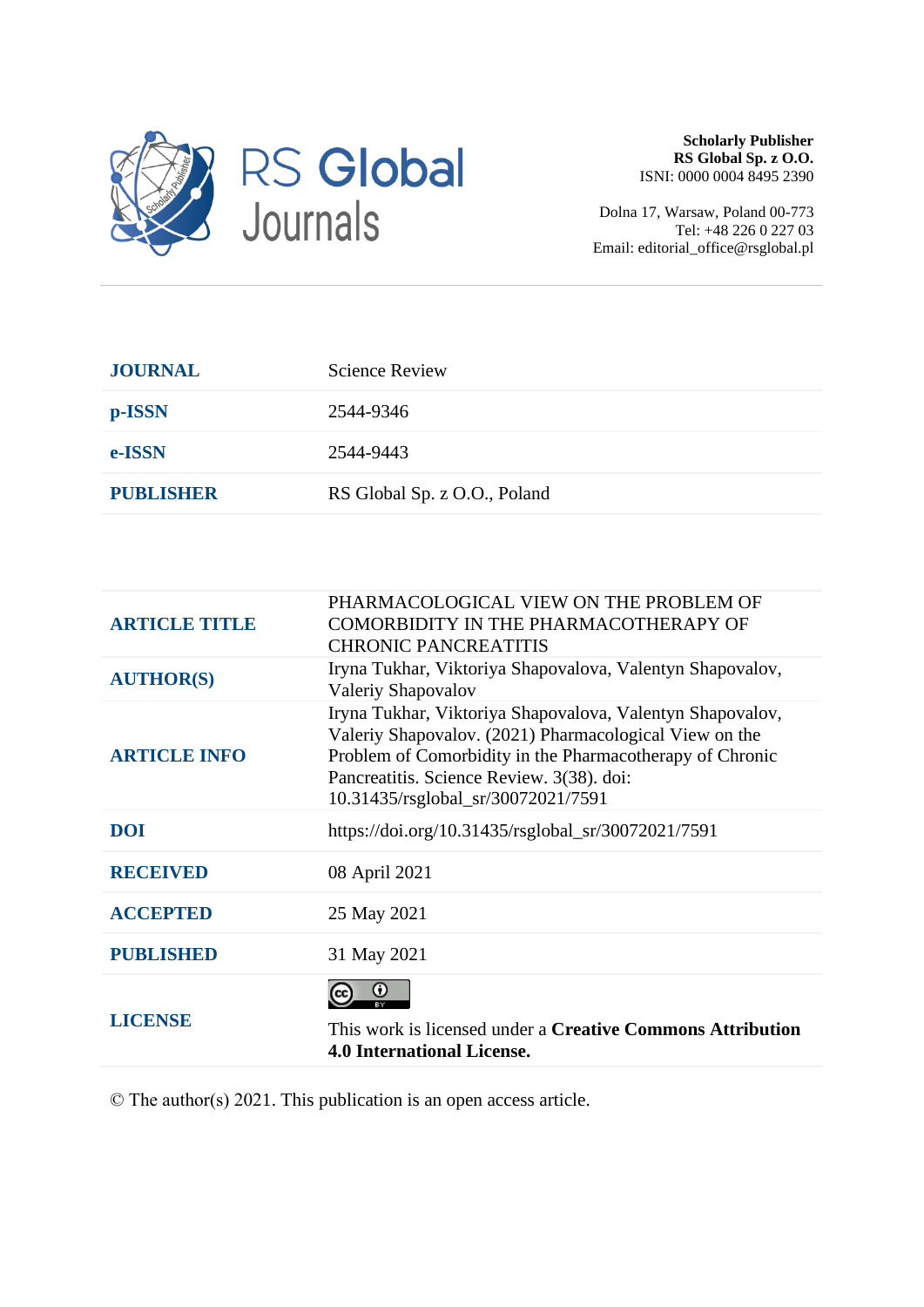# **PHARMACOLOGICAL VIEW ON THE PROBLEM OF COMORBIDITY IN THE PHARMACOTHERAPY OF CHRONIC PANCREATITIS**

*Iryna Tukhar, Lviv Medical Professional College "Monada", Lviv Regional Clinical Hospital, Ukraine, ORCID ID: https://orcid.org/0000-0002-6827-402X*

*Viktoriya Shapovalova, Kharkiv Medical Academy of Postgraduate Education, Doctor of Pharmacy, Professor, Ukraine, ORCID ID: https://orcid.org/0000-0003-4770-7292*

*Valentyn Shapovalov, Kharkiv Medical academy of Postgraduate Education, Doctor of Pharmacy, Professor; Advocates Company "Apotheosis", corresponding author, Ukraine, ORCID ID: https://orcid.org/0000-0002-9329-0195*

*Valeriy Shapovalov, Lviv Medical Institute LLC, Doctor of Pharmacy, Professor, Ukraine, ORCID ID: https://orcid.org/0000-0002-6696-6380.*

## **DOI: https://doi.org/10.31435/rsglobal\_sr/30072021/7591**

#### **ARTICLE INFO**

#### **ABSTRACT**

**Received** 08 April 2021 **Accepted** 25 May 2021 **Published** 31 May 2021

### **KEYWORDS**

clinical pharmacy, chronical pancreatitis, comorbidity, drugs, pharmacotherapy.

The article presents the results of the research concerning the pharmacotherapy of patients with chronic pancreatitis with comorbidity from the pharmacological view. During the study pharmacological approach to the problem of comorbidity among patients with chronic pancreatitis was analyzed. A survey among doctors and pharmacists was used during the research along with normative and legal, documentary, retrospective, bibliographic, systemic, forensic-pharmaceutical, sociological (questionnaire survey), comparative, graphic, mathematical analysis methods. The most common comorbid diseases that patients suffer from alongside with chronic pancreatitis were highlighted. Authors came to conclusion, that development of safe and affordable pharmaceutical therapy for patients with chronic pancreatitis and comorbidity is very important.

**Citation:** Iryna Tukhar, Viktoriya Shapovalova, Valentyn Shapovalov, Valeriy Shapovalov. (2021) Pharmacological View on the Problem of Comorbidity in the Pharmacotherapy of Chronic Pancreatitis. *Science Review*. 3(38). doi: 10.31435/rsglobal\_sr/30072021/7591

**Copyright:** © 2021 **Iryna Tukhar, Viktoriya Shapovalova, Valentyn Shapovalov, Valeriy Shapovalov.** This is an open-access article distributed under the terms of the **Creative Commons Attribution License (CC BY)**. The use, distribution or reproduction in other forums is permitted, provided the original author(s) or licensor are credited and that the original publication in this journal is cited, in accordance with accepted academic practice. No use, distribution or reproduction is permitted which does not comply with these terms.

**Introduction.** In recent years, the topic of comorbidity or "double disorders" is devoted to numerous studies in Western literature – pharmacological, epidemiological, clinical, forensic, pharmaceutical, pharmacoeconomic, legal [1, 2, 3].

The term "comorbidity" or "dual diagnosis" recognizes the presence of two or more health disorders of same patient at the same time [4, 5].

In the English-language literature, special attention is paid to the problem of "double disorders" or "double diagnoses". However, in the Ukrainian-language literature this problem has not yet received sufficient coverage [6].

Special importance given to the comorbidity in the ICD-10, as the emphasis is on unified and standardized criteria for health disorders, which allows diagnosing several health disorders simultaneously [7].

Only 12% of clinical guidelines used in Australia and 44% of clinical guidelines in the United States provide specific guidelines for patients with comorbid conditions [8].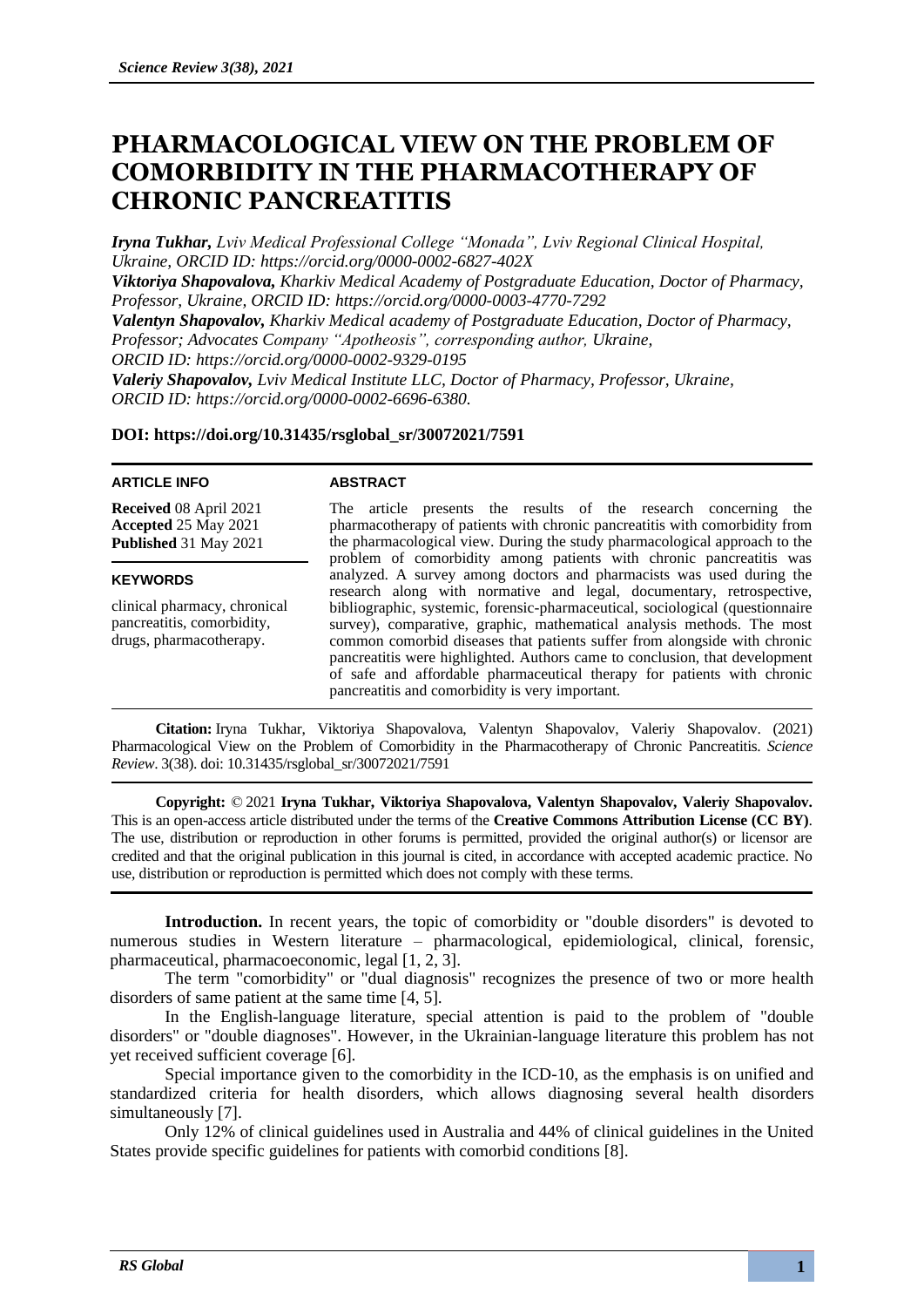From a pharmacological point of view, the problem of comorbidity is relevant in the pharmacotherapy of health disorders, when it is necessary to properly prescribe drugs. Comorbidity in the pharmacotherapy of chronic pancreatitis (CP) is no exception in this sense. The name CP is understood as a chronic inflammatory disease of the pancreas, accompanied by irreversible structural changes (fibrous, cystic – to limbs atrophic), the development of excretory and incretory insufficiency manifested by abdominal pain and characterized by a significant decrease in quality of life. Current world data show an increase in the number of patients with CP. The incidence of CP in European countries ranges from 5 to 10 per 100,000 population. In general, the world has a tendency to increase the incidence of CP over the past 30 years by more than 2 times [9].

**The purpose of the research** was to analyze the pharmacological approach to the problem of comorbidity among patients with CP.

**Materials and methods.** The current research was carried out using the system approach during April 2020 – April 2021. A survey of doctors and pharmacists (57), who underwent thematic improvement at the Department of Medical and Pharmaceutical Rights, General and Clinical Pharmacy of the Kharkiv Medical Academy of Postgraduate Education. The questionnaire included questions that allowed describing the respondents: age, gender, position, qualification category, work experience. The questionnaire also included questions for clinical and pharmaceutical analysis in the following areas: 1) frequency of contact with a doctor per year of patients with CP in the absence of comorbid diseases; 2) the frequency of contact with the doctor for a year of patients with CP in the presence of one comorbid disease; 3) frequency of contacts with the doctor for a year of patients with CP in the presence of 2 comorbid diseases; 4) frequency of contacts with the doctor for a year of patients with CP in the presence of more than 3 comorbid diseases; 5) comorbid conditions that accompanied patients with CP.

The information base of the study consisted of scientific works of foreign and domestic scientists on issues related to the clinical pharmacy, organization of pharmaceutical business, management, forensic pharmacy, pharmaceutical supply, pricing policy for drugs [10-13].

Modern research methods were used: normative and legal, documentary, retrospective, bibliographic, systemic, forensic-pharmaceutical, sociological (questionnaire survey), comparative, graphic, mathematical analysis. Mathematical processing and statistical evaluation of data was performed using Microsoft Excel.

The study of the article is a fragment of research work of the Kharkiv Medical Academy of Postgraduate Education on "Improving the organizational and legal procedure for providing patients with drugs from the standpoint of forensic pharmacy, organization and management of pharmacy" (state registration number 0116U003137, deadline 2016-2020) and "Pharmaceutical and medical law: integrated approaches to the drug circulation system from the standpoint of forensic pharmacy and organization of pharmaceutical business" (state registration number D/21U000031, deadline 2021-2026) [14-16].

**Research results.** Based on a review of the scientific literature, there are several classifications of types of comorbidity. According to the time of onset of the main disorder (CP), comorbidity is divided into primary, secondary and independent. Due to the complexity of establishing the primacy, the following types of pharmacological relationship between primary (CP) and comorbid health disorders can be identified: 1 – comorbid disorders increase the risk of complications of CP; 2 – the course of CP is exacerbated by mental, narcological, cardiac, surgical, oncological, immune, addictive and other diseases; 3 – symptoms of CP may be under the indirect (psychosocial) influence of comorbid disorders; 4 – over time, due to the strength of the relationship, it is impossible to establish the primacy of the main and comorbid disorders; double disorders can develop at different intervals [17].

It is important to assess the severity of underlying (CP) and comorbid disorders. There are four possible combinations: both problems are easy (1); severe underlying disorder (CP) and mild comorbid disorder (2); mild underlying disorder (CP) and severe comorbid disorder (3); severe underlying disorder and severe comorbid disorder (4).

For example, in Brazil, over 88% of people over the age of 40 have at least one major chronic disease, and 26% have more than two major comorbid conditions [18].

The next task of the study included the analysis of a sociological survey by questionnaires of respondents. The characteristics of the respondents of the Department of Medical and Pharmaceutical Law, Forensic and Clinical Pharmacy are given in Table 1.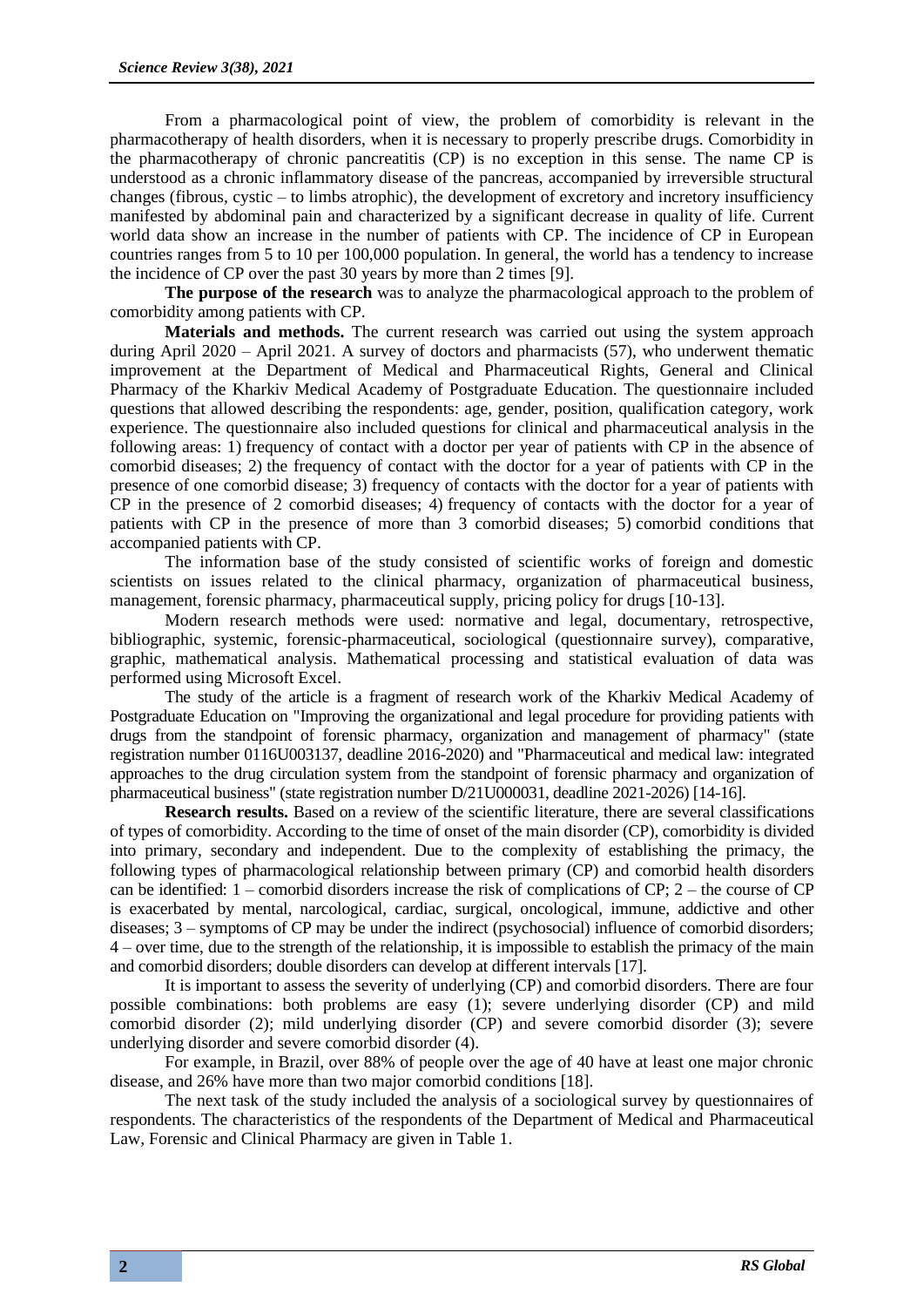| No. | Question               | Result                                                                                                                |  |
|-----|------------------------|-----------------------------------------------------------------------------------------------------------------------|--|
| 1.  | Age                    | Average age is $49.5 \pm 2.5$ years                                                                                   |  |
| 2.  | <b>Sex</b>             | Female 24%<br>Male 76%                                                                                                |  |
| 3.  | Position               | Head of department $-14\%$<br>Narcologist $-28%$<br>Family doctor $-32%$<br>Pharmacist $-26%$                         |  |
| 4.  | Qualification category | Highest category $-43%$<br>The first category $-30\%$<br>The second category $-20\%$<br>Did not had a category $-7\%$ |  |
| 5.  | Work experience        | Up to 10 years $-20\%$<br>More than 10 years $-80\%$                                                                  |  |

|  | Table 1. Characteristics of respondents |  |
|--|-----------------------------------------|--|
|--|-----------------------------------------|--|

According to the results of a survey of respondents of the Department of Medical and Pharmaceutical Rights, General and Clinical Pharmacy of the Kharkiv Medical Academy of Postgraduate Education, it was found that patients with CP had an average of two visits per year in the absence of comorbid diseases; and in the presence of one, two and more than three comorbid diseases, their number increased to seven, eleven and fourteen, respectively.

The results of the questionnaire showed that CP was accompanied by comorbid gastroenterological, surgical, therapeutic, cardiac, addictive, neurological, psychiatric, oncological conditions in 5-65% of cases. The share of comorbid pathology of gastroenterological practice was 33% of cases (chronic gastritis – in 17% of cases; duodenal ulcer – in 15%; chronic cholecystitis – in 19%); surgical practice – from 10% to 25% of cases; therapeutic practice – up to 12% of cases; cardiac practice – from 6% to 35% of cases; addictive practice – up to 65% of cases; neurological practice – up to 24% of cases; psychiatric practice – from 5% to 11% of cases; oncological practice – up to 29% of cases.

On the other hand, for patients with addictive health disorders, the most common among comorbid diseases were diseases of the digestive system: intestinal diseases (colon irritation syndrome, chronic colitis) in 59%; diseases of the liver, gallbladder and biliary tract (chronic hepatitis, non-alcoholic fatty hepatosis) – 43%; diseases of the pancreas (chronic pancreatitis) – 28%; diseases of the stomach and duodenum (gastroesophageal reflux disease, gastric and duodenal ulcers, chronic gastritis) – 40%. The number of prescribed drugs increased from five to seven, and from ten and fourteen respectively.

The importance of the problem of comorbidity for practical activities is primarily due to the fact that the presence of several chronic diseases leads to deterioration in quality of life. Thus, a questionnaire survey using the SF-36 questionnaire, conducted among respondents to the Department of Medical and Pharmaceutical Rights, General and Clinical Pharmacy of the Kharkiv Medical Academy of Postgraduate Education, showed a significant decrease in quality of life, especially in everyday activities. Comorbidity leads to increased costs for diagnostic examinations and treatment, increases the length of hospitalization, is the most common cause of non-specialized hospitalization of patients and reduces the operational activity of health care facilities.

**Discussion.** In clinical pharmacy, comorbid disorders or comorbidities are a problem when prescribing drugs to patients suffering from both CP and bipolar disorder. The most common comorbid diseases among patients with CP – abusing of psychoactive substances: drugs and alcohol. Alcohol abuse (up to 60%) or drugs (up to 50%) are often accompanied by bipolar disorder on the background of CP. This means that 50 to 60 percent of patients with CP suffer from comorbid addictive addiction to psychoactive substances at least once in their lifetime. On the other hand, addictive dependence on surfactants has a bad effect on the course of the underlying disease, resulting in an increase in the frequency of attacks, more cases of hospitalization. The problem of polymorbidity of therapeutic patients is also growing, which is due to the tendency to general aging of the population, "rejuvenation" and an increase in the number of cases of chronic diseases, increasing the impact of negative environmental factors [19].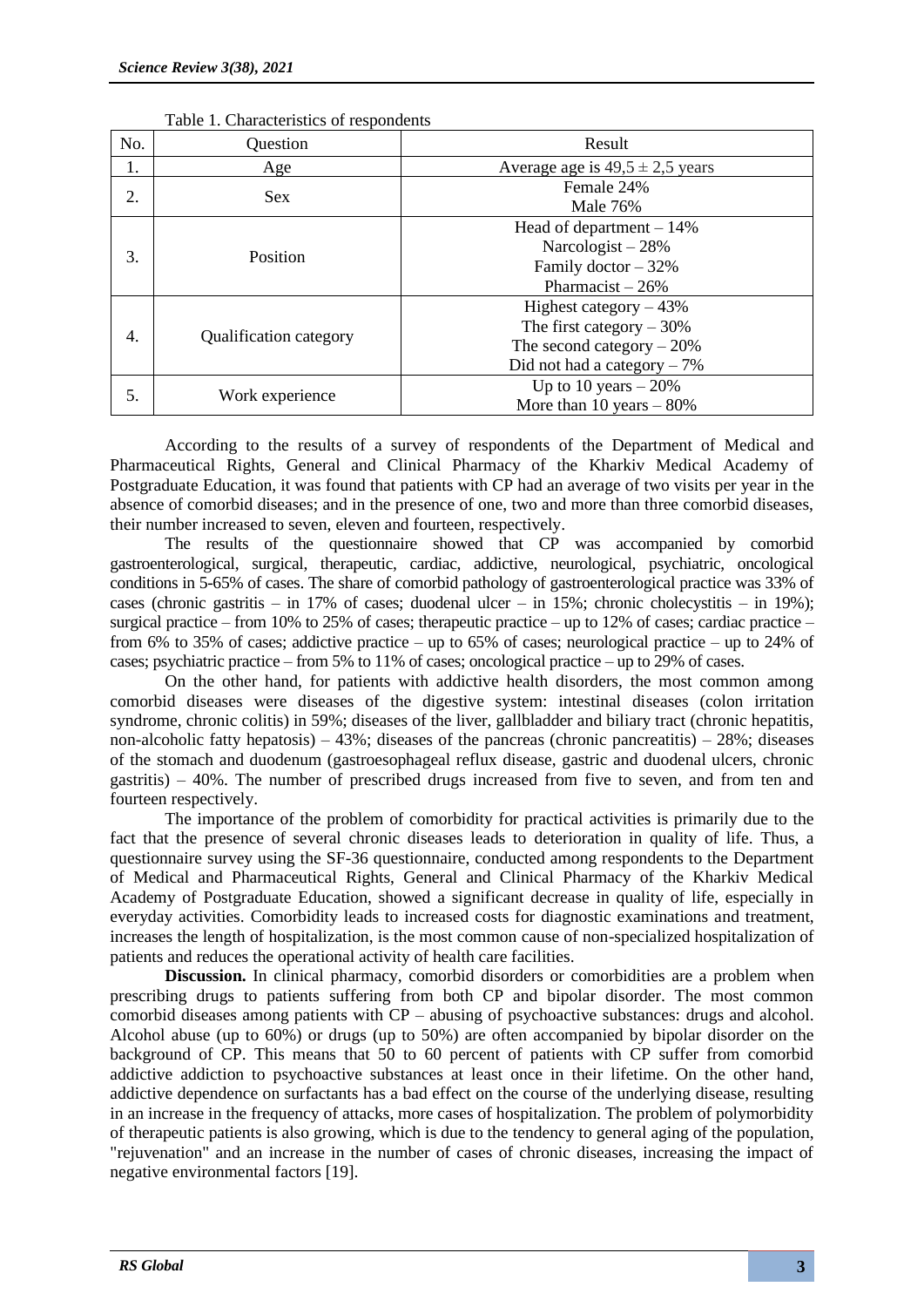According to studies conducted in the Netherlands, among people aged 45-64, 7% have more than four comorbid diseases; in the age group 65-74 years the frequency increases to 30%; among persons older than 75 years the frequency is 55%. A 2005 study in Quebec province found that among patients aged 45 to 64, more than 95% of women and more than 89% of men had more than two comorbid diseases. The prevalence of comorbid conditions ranges from 69% among young patients to 93% among middle-aged patients and up to 98% among elderly patients. The number of multimorbid conditions increases from 10% among patients over 19 years of age to 80% among patients over 80 years of age [20].

For comparison: information from the Australian National Registry shows that more than 50% of cancer patients had comorbid arthritis; 15.1% – bronchial asthma; 16.1% – concomitant mental illness; 14.6% – cardiovascular pathology. Among the participants in the registry, 32.3% of patients had one major disease; among 9.6% – two (basic and comorbid); among 2.5% – three (basic and two comorbid) [8].

In the Netherlands, 79% of older patients have more than two diseases. Among patients with the national cancer registry of the Netherlands, comorbidities range from 12% (age group over 45 years) to 60% (over 70 years). In the United States and Australia, 55 to 80% of patients over the age of 65 have more than two chronic diseases [21].

Comorbid, polymorbid diseases can significantly affect the diagnosis and pharmacotherapy of patients with CP. Blind use of the provisions of the recommendations and clinical guidelines without taking into account the clinical condition of a particular patient, in particular the presence of comorbid pathology, can lead to deterioration of treatment results and the development of complications [22, 23].

According to foreign scientists, the provision of medical and pharmaceutical care to patients with comorbid diseases requires an increase in health care costs. Thus, in the United States, more than 80% of medical insurance (Medicare program) goes to cover the cost of medical care for patients with more than four diseases with a chronic course  $[24 - 26]$ .

**Conclusions.** The search for pharmacological ways to solve the problem of comorbidity among patients with chronic pancreatitis (CP) is a topical issue. Therefore, the development of safe pharmacotherapy regimens for chronic pancreatitis (CP) and comorbid health disorders is important for pharmacology and remains little studied for clinical pharmacy. Thus, future researches needed in the field of the study.

**Declaration of Interest Statement.** The authors declare that they have no known competing financial interests or personal relationships that could have appeared to influence the work reported in this paper.

#### **REFERENCES**

- 1. Boyd C.M., Darer J., Boult C. et al. (2005) Clinical practice guidelines and quality of care for older patients with multiple comorbid diseases: implications for pay for performance. JAMA, 294(6): 716–724.
- 2. Dawes M. (2010) Co-morbidity: we need a guideline for each patient not a guideline for each disease. Fam. Pract., 27(1): 1–2.
- 3. Fortin M., Bravo G., Hudon C. et al. (2005) Prevalence of multimorbidity among adults seen in family practice. Ann. Fam. Med., 3(3): 223–228.
- 4. Comorbidity. Retrieved from http://www.plaintest.com/psychiatry/comorbidnost.
- 5. Belousov Yu. V. (2012) Comorbidity in diseases of the digestive system. Zdorovya rebenka, 1 (36): 134–136.
- 6. Campbell-Scherer D. (2010) Multimorbidity: a challenge for evidence-based medicine. Evid. Based Med., 15(6): 165–166.
- 7. Ministry of healthcare of Ukraine official site. Retrieved from http://moz.gov.ua/ (application date 07.05.2018). Title from the screen.
- 8. Caughey G.E., Vitry A.I., Gilbert A.L., Roughead E.E. (2008) Prevalence of comorbidity of chronic diseases in Australia. BMC Public Health, 8: 221.
- 9. Löhr J. M. United European Gastroenterology evidence-based guidelines for the diagnosis and therapy of chronic pancreatitis // United European Gastroenterology Journal. 2017. Vol. 5, Issue 2. P. 153–199. doi: http://doi.org/ 10.1177/2050640616684695
- 10. Experience of Great Britain in organization of healthcare system for pharmaceutical provision with medicines for privileged categories of citizens / V.V. Shapovalov (Jr.), V.O. Shapovalova, V.V. Andrieieva, V.V. Shapovalov. Health of society. 2019. Vol. 78, N. 1. P. 36–40. (doi: 10.22141/2306-2436.8. 1.2019.172617).
- 11. Experience of Poland concerning and organization of healthcare system for the pharmaceutical provision for privileged categories of citizens / V.V. Shapovalov (Jr.), A.O. Gudzenko, V.A. Shapovalova, V.V. Andrieieva, V.V. Shapovalov. Proceeding of articles the international scientific conference *«*Advance of Science». Czech Republic, Karlovy Vary – Ukraine, Kyiv, 17 May 2019. Czech Republic, Karlovy Vary: Skleněný Můstek – Ukraine, Kyiv: MCNIP, 2019. P. 16-22.